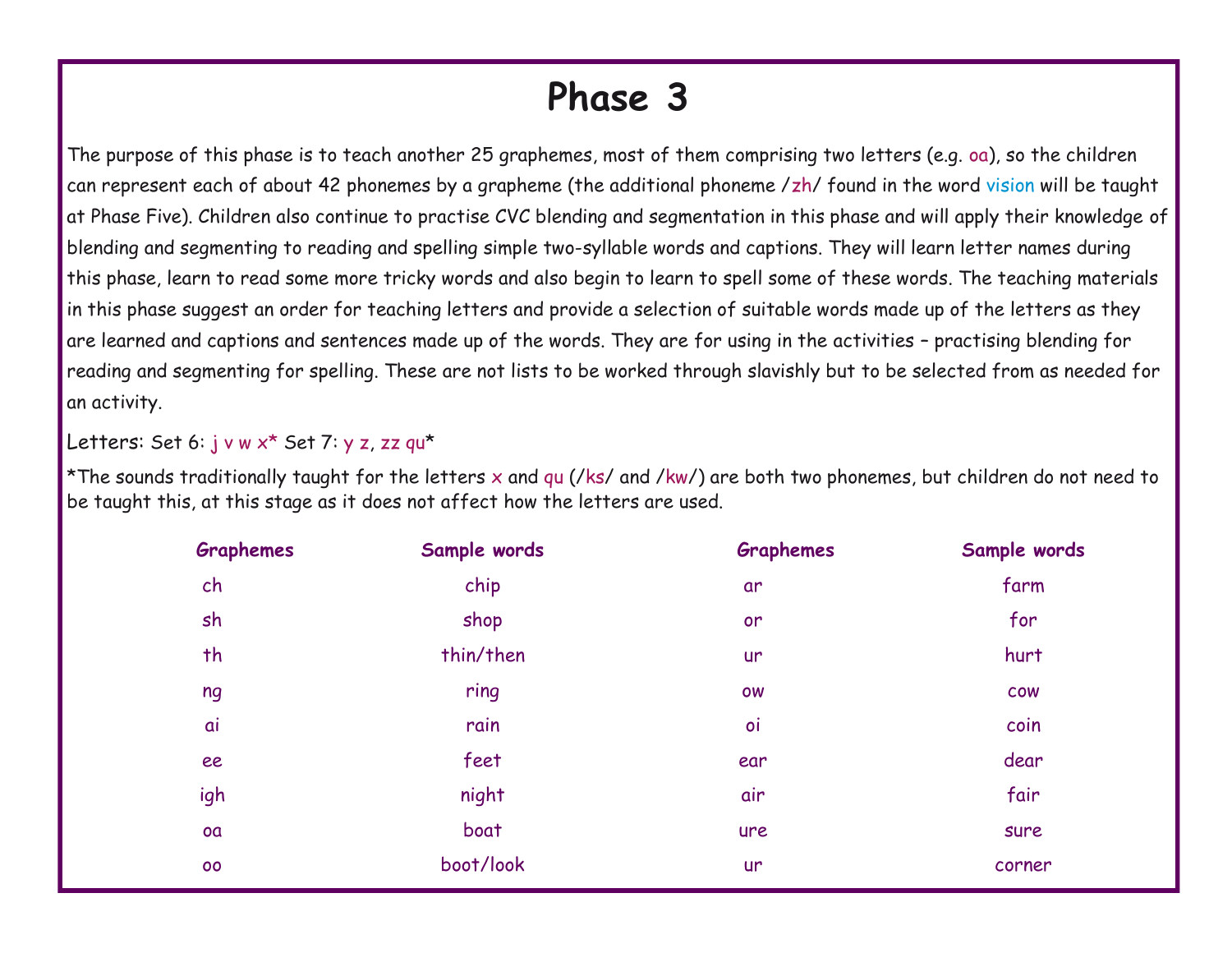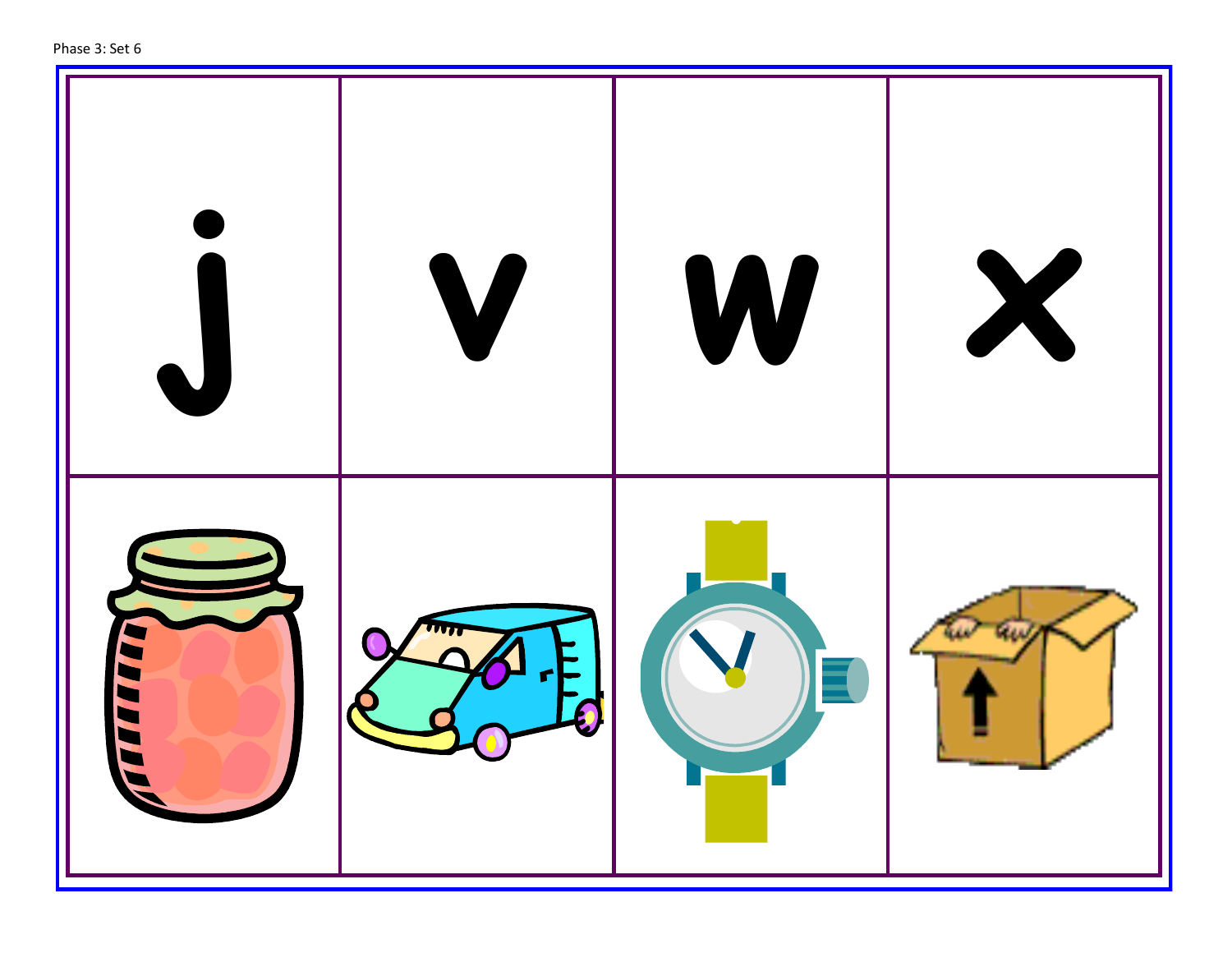| jam   tax   jug      |      | van   fax         |
|----------------------|------|-------------------|
| wit   jig   Jim      | will | $\parallel$ Jill  |
| win   fox   jog      | fix  | box               |
| Jack wax   wig       | wag  | $\mid$ mix $\mid$ |
| said have like so do |      |                   |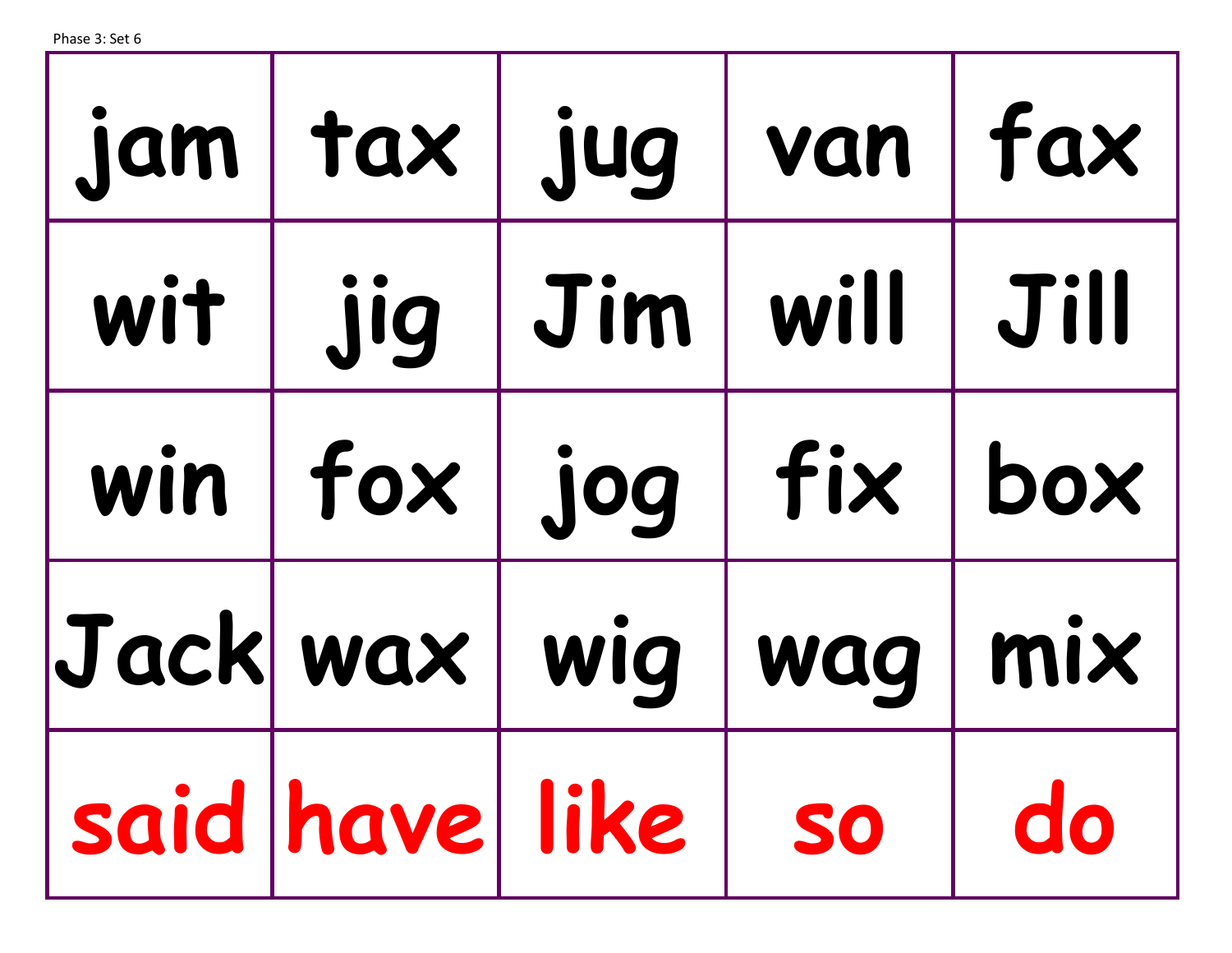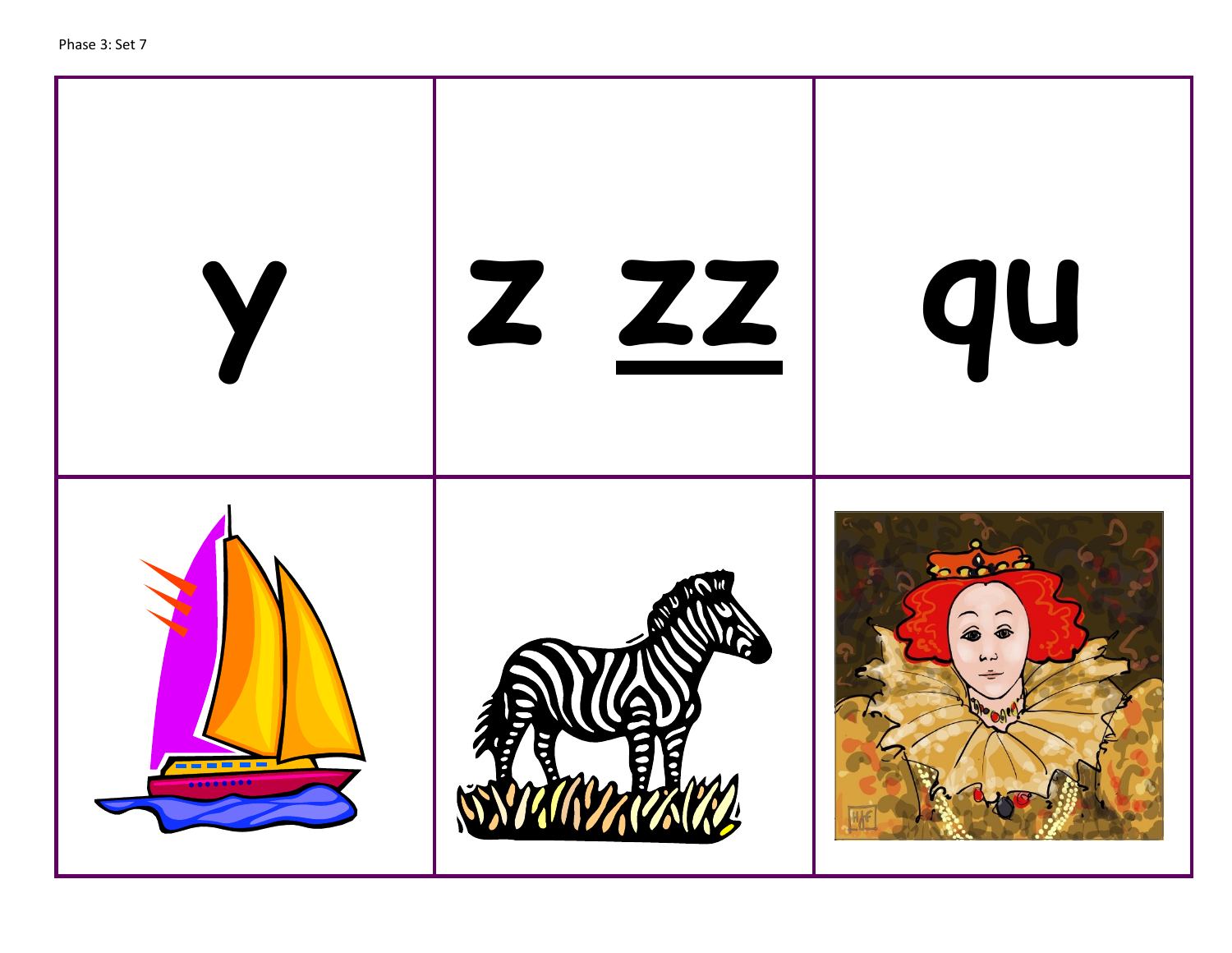| yes   yell   quid   buzz   quiz |    |    |
|---------------------------------|----|----|
| he   she   we                   | me | DC |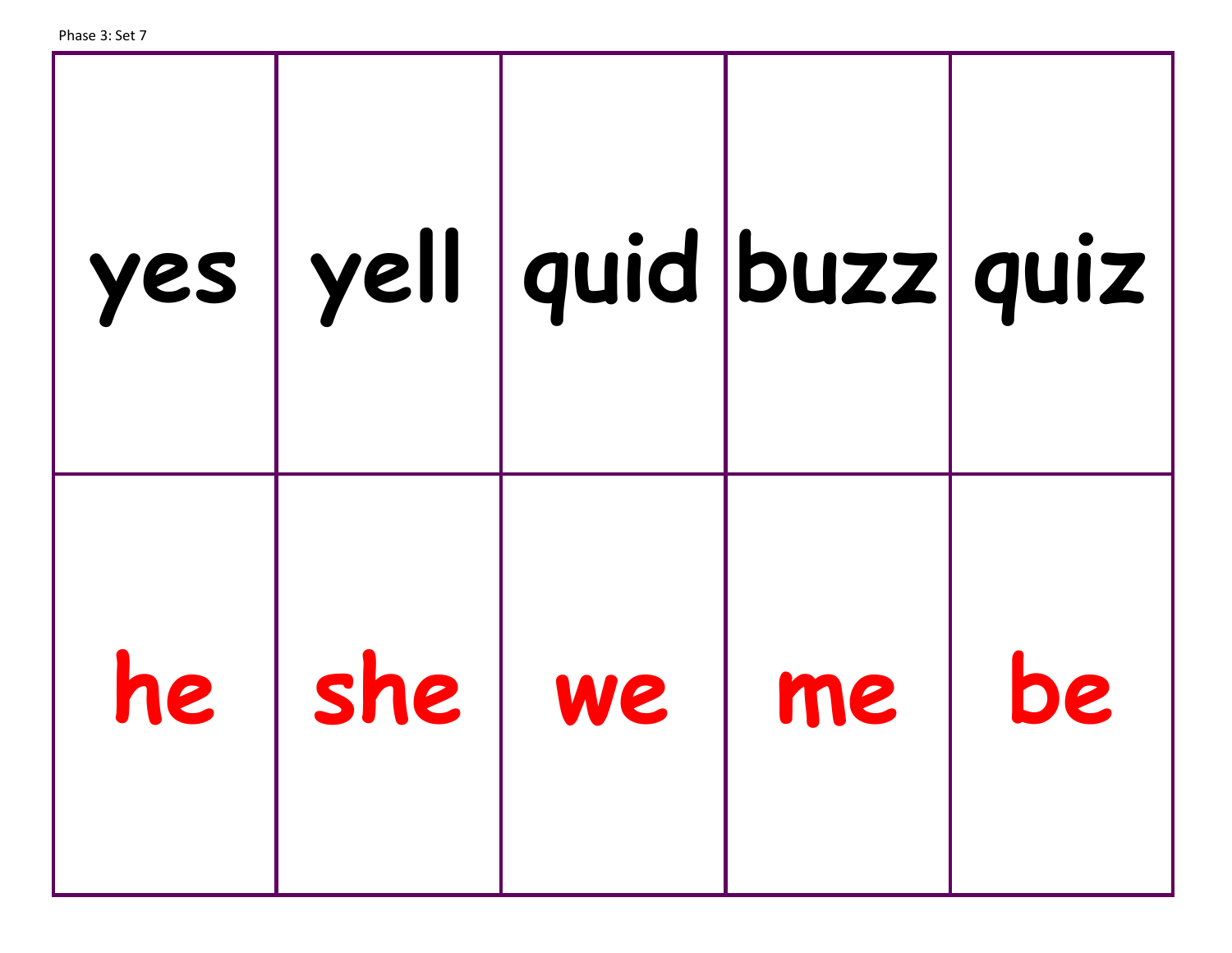Phase 3 graphemes

| ch  | sh                   | th             |
|-----|----------------------|----------------|
|     | ※ 是<br>$\mathcal{P}$ |                |
| ng  | ai                   | ee             |
|     |                      | <b>100 000</b> |
| igh | oa                   | 00             |
|     | رك                   |                |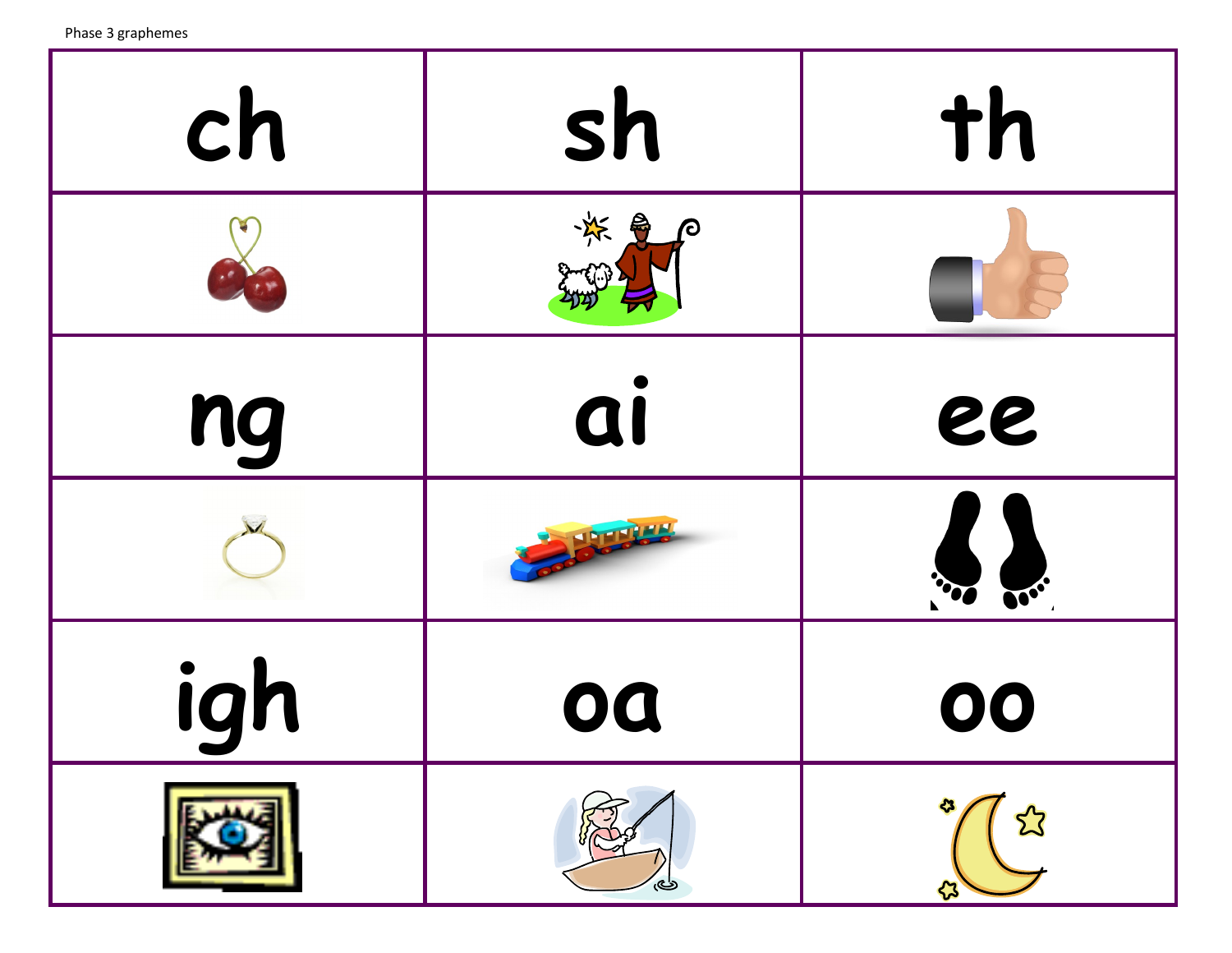|      | chip   night                   | thin | chin  | feet  |
|------|--------------------------------|------|-------|-------|
|      | shop   toad                    | wish | sing  | with  |
|      | sheep queen chop               |      | light | weep  |
| ring | ship                           | boat | fish  | boot  |
| moon | book                           | cook | wing  | thing |
|      | coat   then   was   you   they |      |       |       |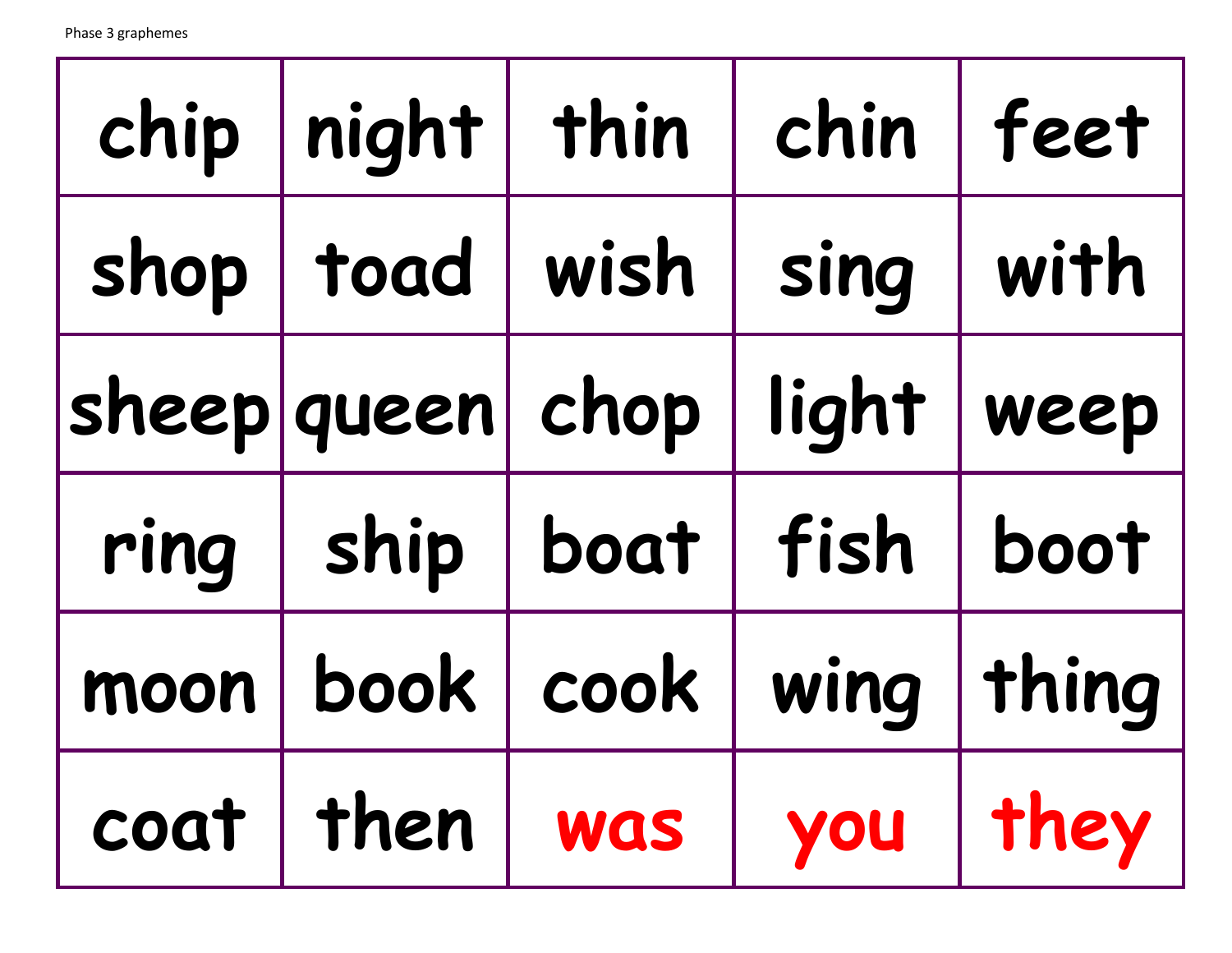| ar  | or  | ur  |
|-----|-----|-----|
|     |     |     |
| OW  | 01  | ear |
|     |     |     |
| air | ure | er  |
|     |     |     |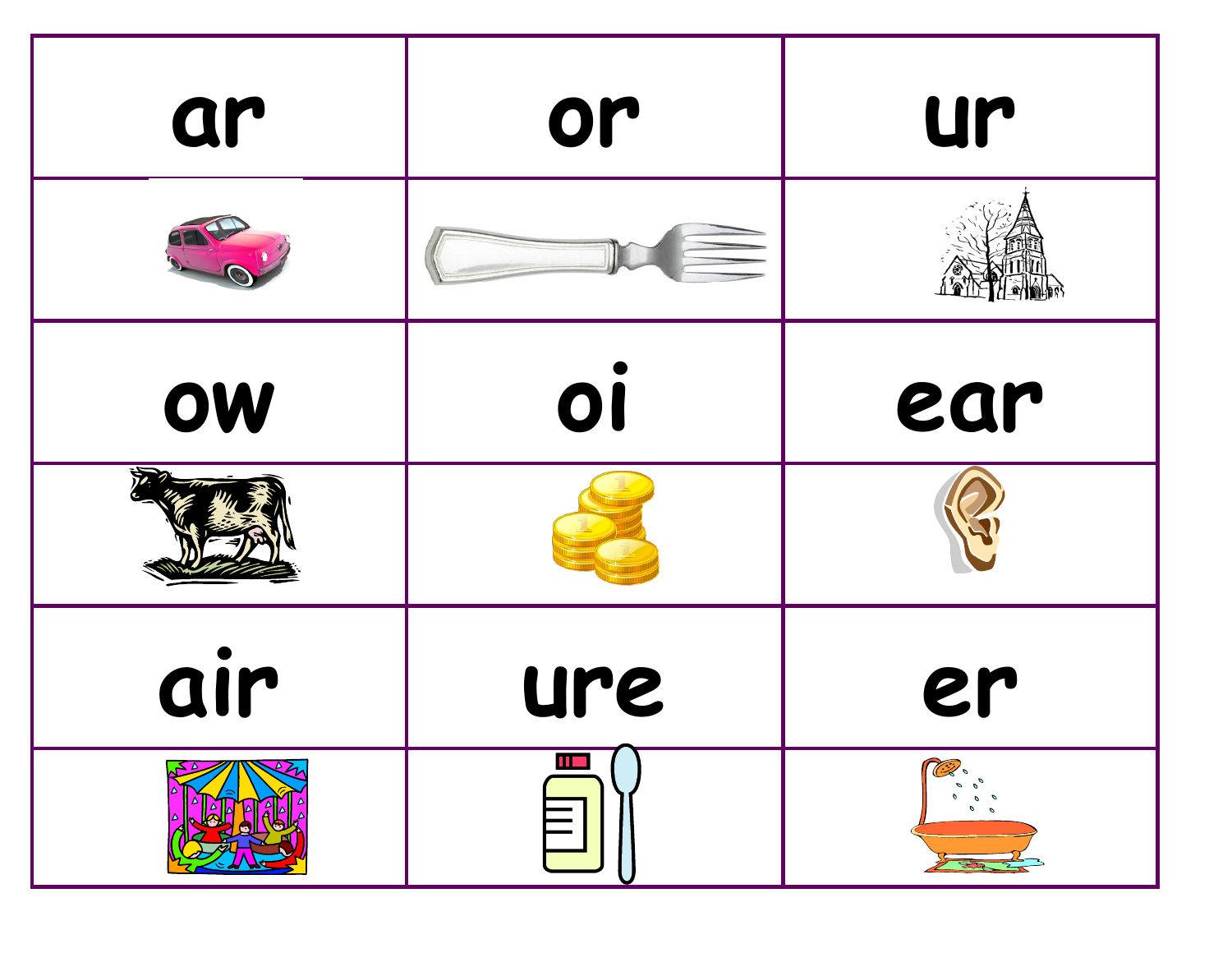| farm  | for  | hurt   | COW    | coin   |
|-------|------|--------|--------|--------|
| dear  | fair | sure   | corner | chair  |
| charm | fork | horn   | now    | shower |
| boil  | hair | arm    | burn   | lark   |
| ears  | join | church | short  | shark  |
| how   | all  | are    | my     | her    |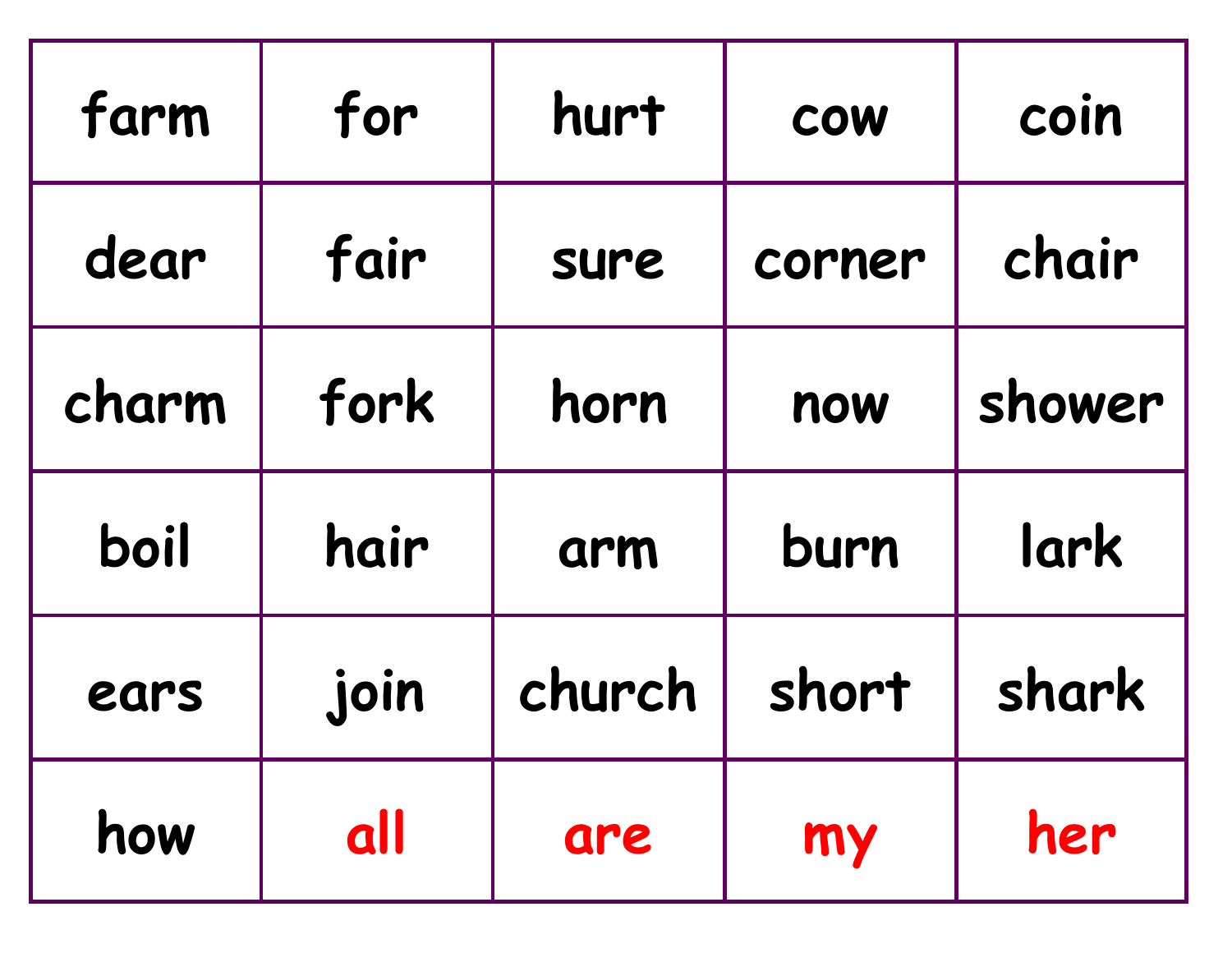| $\bigcup$    | V   | W   | $\boldsymbol{\mathsf{X}}$ |    |
|--------------|-----|-----|---------------------------|----|
| <b>Z, ZZ</b> | qu  | ch  | sh                        | th |
| ng           | ai  | ee  | igh                       | oa |
| 00           | ar  | or  | ur                        | OW |
| OÍ           | ear | air | ure                       | er |